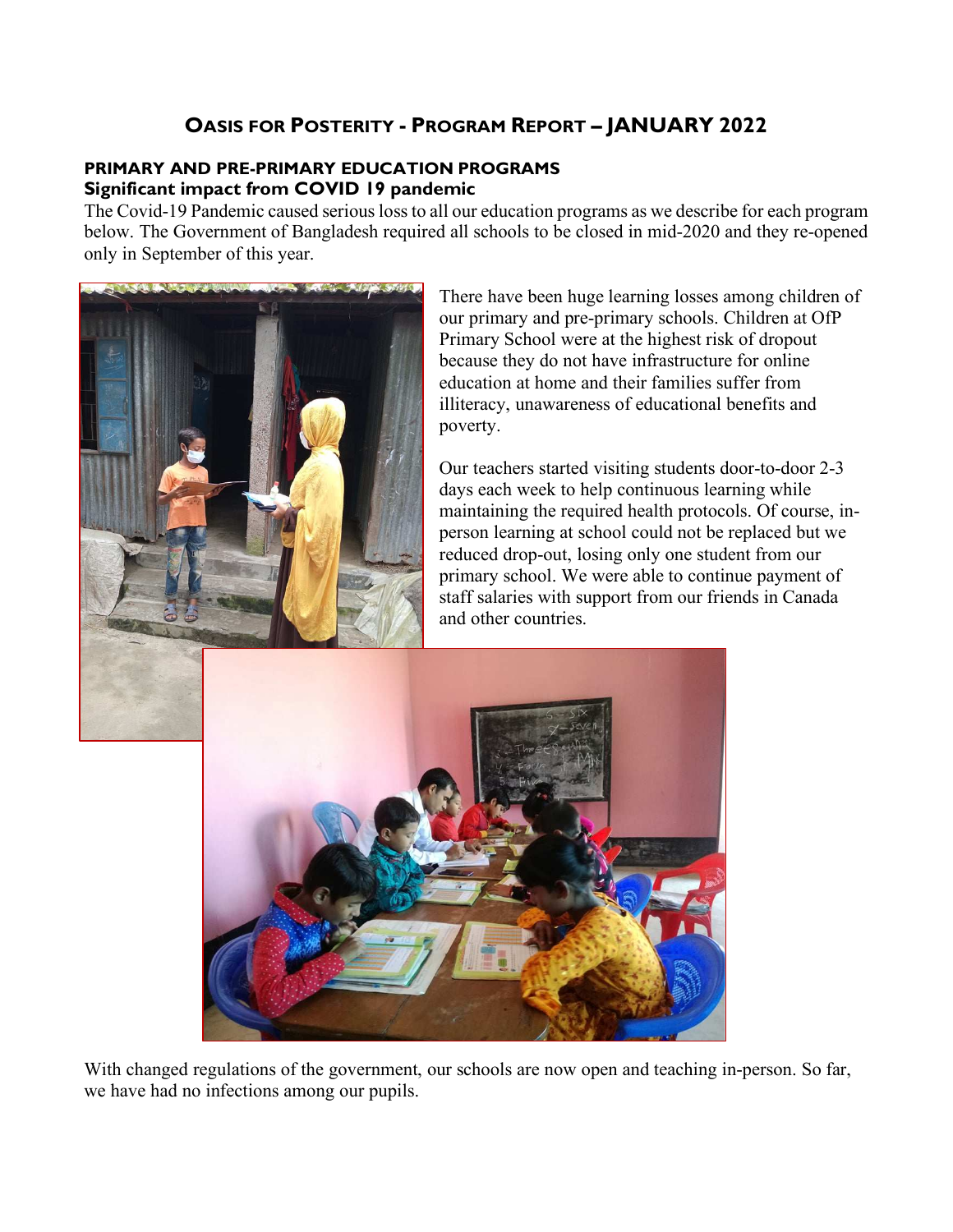

**OFP's two pre-primary schools are also now offering in-person classes** 

Bluebell 2 Class in person after reopening



Bluebell 3 Class in person after reopening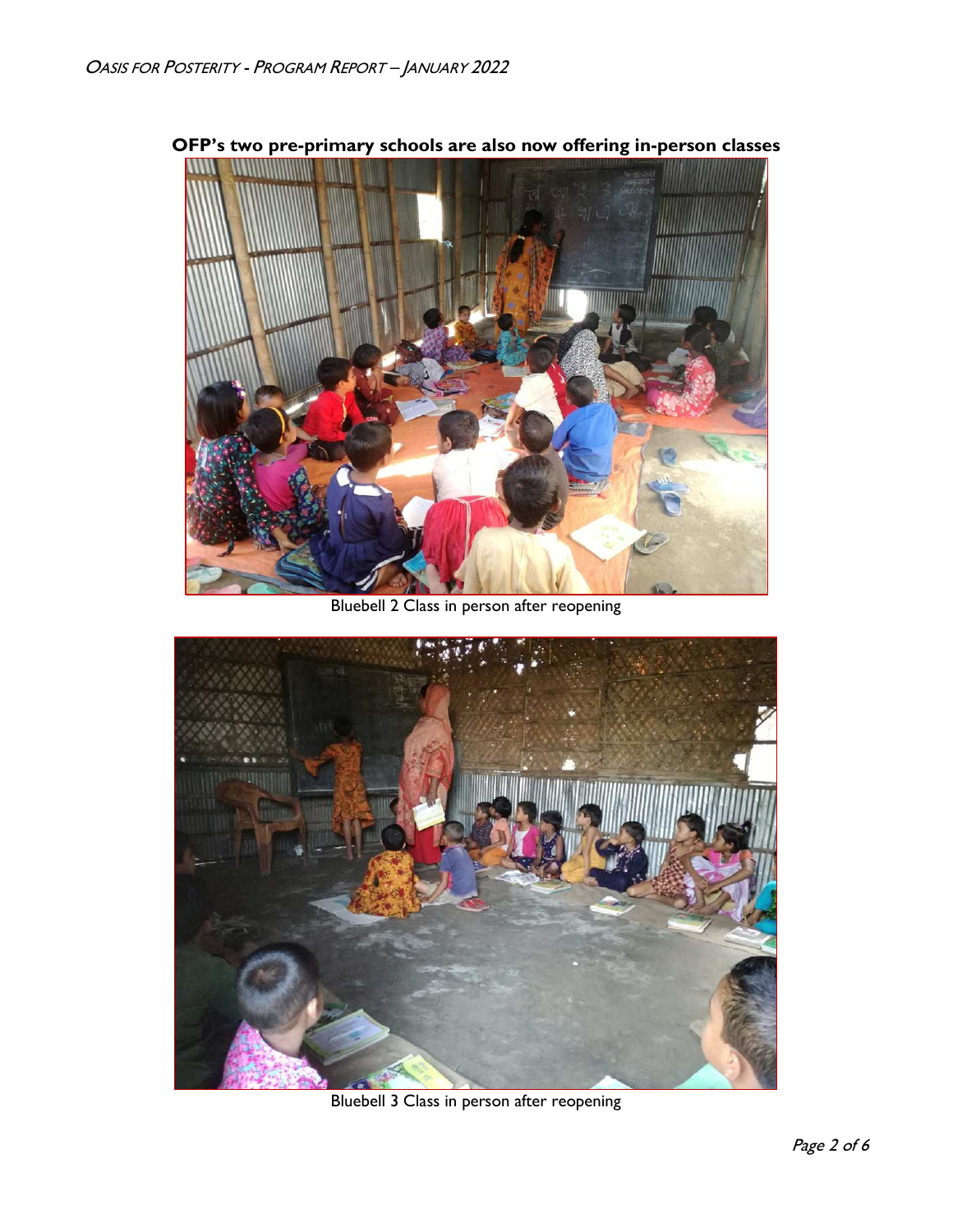### **Ongoing support for Bluebell graduates**

We are continuously tracking and helping graduates of our OfP primary schools to succeed. Several graduates have now completed secondary school certificate (SSC) examination and others wrote the SSC exam recently. We have provided partial financial support in the form of bursary for their continued education; otherwise, they would drop out.



A few of this year's SSC graduates will apply for admission at OfP Institute of Science and Technology (OIST) for a technical education. They will need financial support to continue their education at OIST. Once they complete their diploma at OIST, we will support them with job placement. These would be the first-generation diploma holders in their families. The bursary for one student at OIST will be around Tk. 126,500 or US\$1,500 over four years i.e. US\$375/year. We need to offer bursaries to around 20% of our students to enable first-generation diploma education. A full-board bursary for a student including food and educational materials will be around Tk. 250,000 or US\$2,950 over four years i.e. Tk. 62,500 or US\$735 a year.

*Layla Aktar finished her primary education at Bluebell School, enrolled in high school and passed the Junior School Certificate (JSC) examination with GPA 3.66. This year (2021) she has appeared in Secondary School Certificate (SSC) examination and is expecting to pass. Her father has a poorly* 

*paid restaurant job in Dhaka; her mother works at home caring for Layla and her younger sister. Starting from her time at Bluebell, OfP provided bursaries for Layla's education. If she passes the SSC examination, we will admit her to a diploma program at OIST and arrange bursaries for her.* 

*Sakib Islam is a Bluebell graduate. After Bluebell, he studied JSC and passed with GPA 3.07. He has appeared in the SSC examination this year (2021). His father is a day laborer and his mother works at home; they have no farmland. Like other students, Sakib was offered free education and educational materials during his education at Bluebell. If he passes the SSC examination and we can arrange bursaries, we plan to admit Sakib to a diploma program at OIST*.

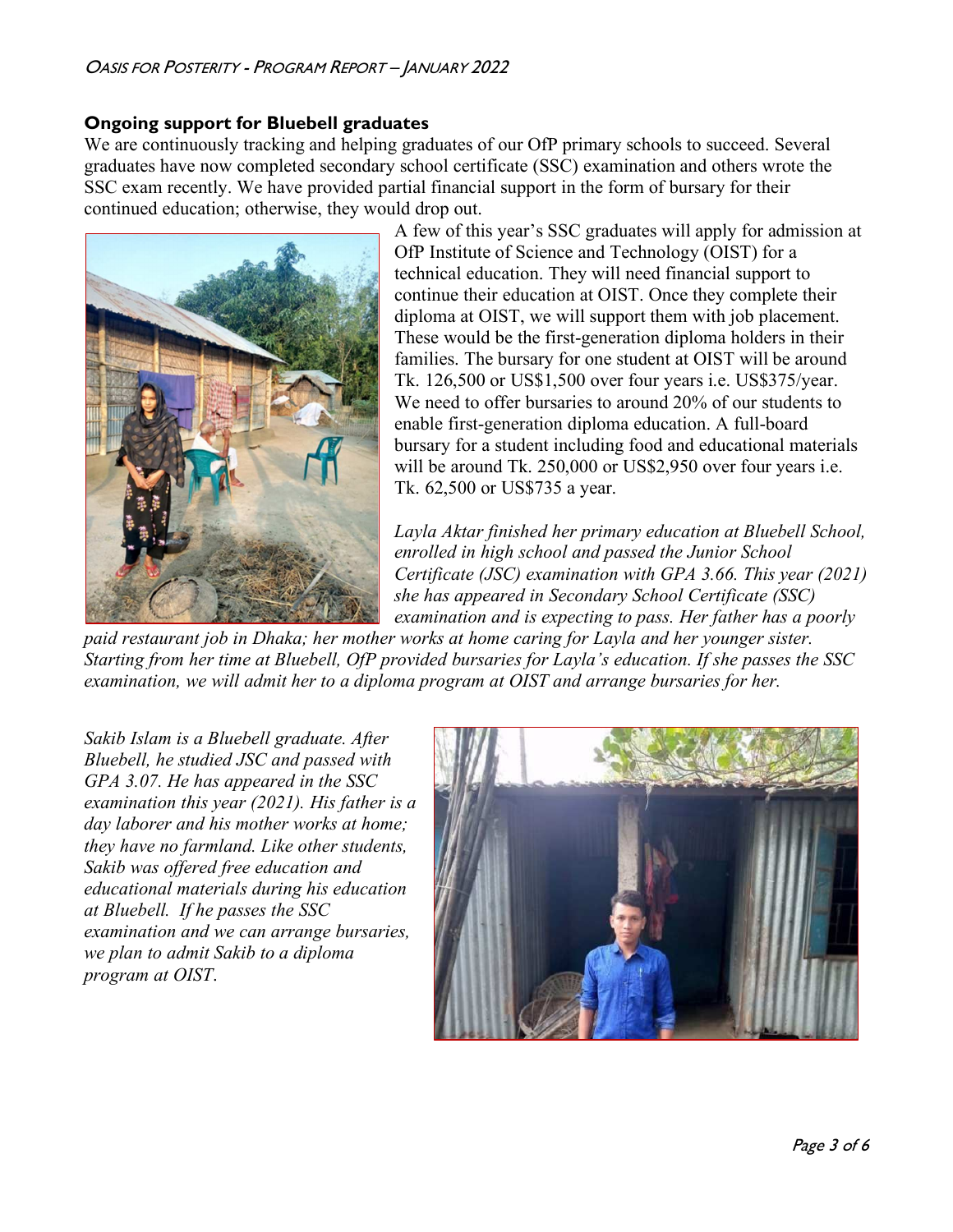### **OFP INSTITUTE OF SCIENCE AND TECHNOLOGY (OIST)**



With over US\$250,000 support from international friends we have completed first phase construction and purchased furniture and laboratory equipment. OIST has been approved by the Government of Bangladesh and Bangladesh Technical Education Board to offer diplomas in automobile, civil and computer technologies with 50 seats each. Due to COVID19 we could not begin offering training, but have announced admission from January 2022. We are expecting around 1,000 applications. We have recruited several teachers for first semester courses in math, physics, and English. We have also recruited a director, accountant

and laboratory assistants. We are regularly paying staff salaries and will continue recruiting teachers and procuring laboratory equipment as students advance to higher semesters.

*Rebeka Sultana has been recruited as a math teacher. She graduated from high school with distinction and completed BSc in Mathematics from Begum Rokeya University, Rangpur, Bangladesh.* 





*Iftekhar Rahman has joined OIST as the Director after completing Business Administration degrees from Begum Rokeya University, Rangpur. Before joining OIST, Iftekhar worked at an international* 

*NGO in Dhaka and served in the Quality Assurance Cell of IUBAT, Dhaka..* 

## **Training at OIST will be meaningful for our graduates' future**

The huge demand for job-training means that OIST will continue to grow, which means developing laboratories and adding new floors. Beyond physical expansion, however, we need to ensure that students with weak secondary education can succeed and that all our graduates succeed in the transition to their first jobs. Therefore, we are planning supports such as (1) faculty development programs (2) cooperation arrangements with Bangladesh-based industries (3) cooperation with overseas institutions and industries (3) start-up support for entrepreneurs (4) support for access to higher studies, and (5) a database for engaging employers. None of these tasks is easy, but we feel they will increase chances of success for OIST graduates.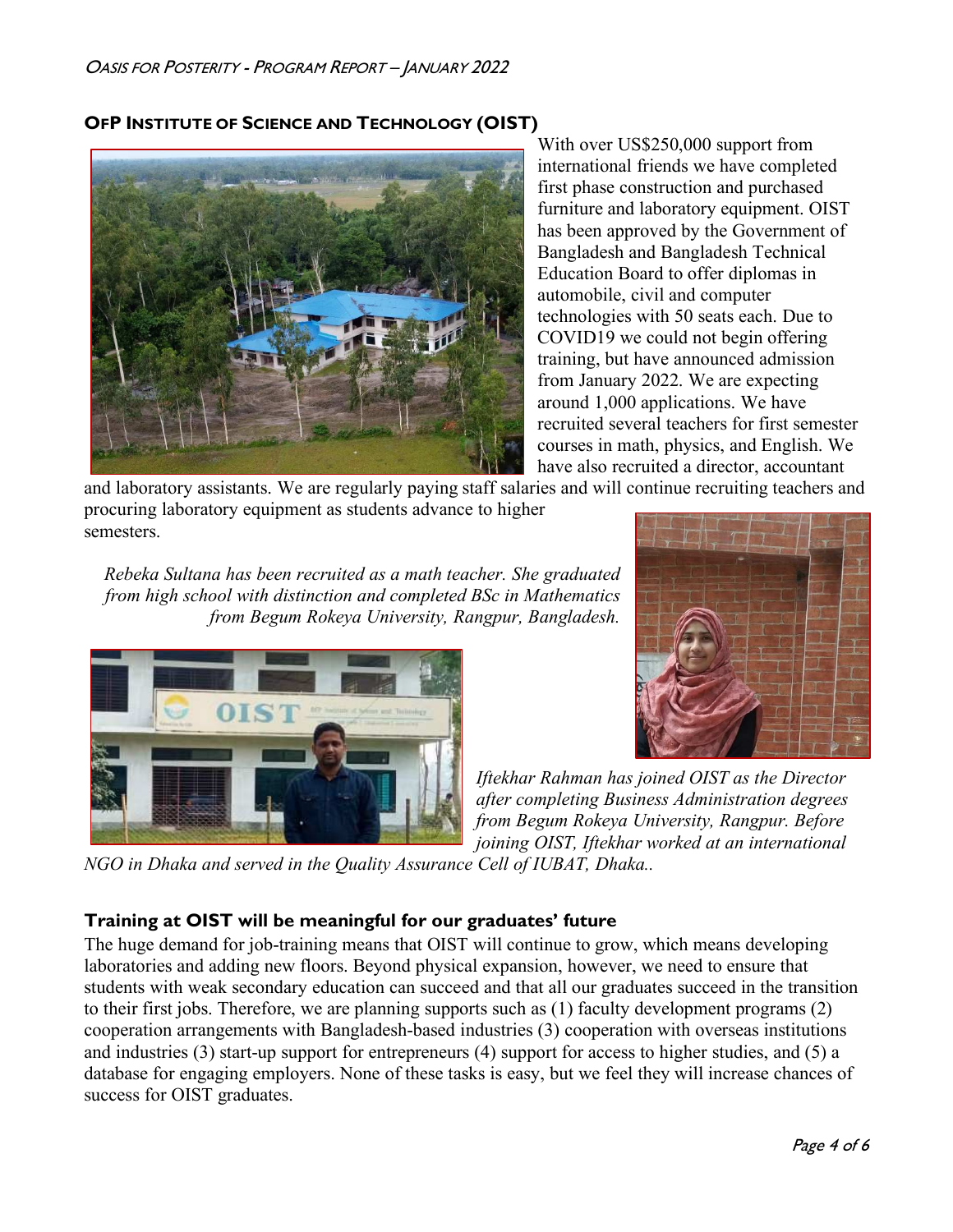### **EMERGENCY FOOD ASSISTANCE PROGRAM**



The pandemic made life very difficult for day laborers and other vulnerable people who cannot afford to stay at home but had to because there was no work: some days they had no food. OfP launched an Emergency Food Assistance Program for cluster village residents to provide basic food supplies. With donations over US\$15,000 from Mid Main Community Health Centre Canada, Rotary Club of Gouda Netherlands, Rotary Club of Solingen Germany, Rotary Club of Gouda Bloemendaal Netherlands, COOMMEET Fellowship Netherlands, and individuals in Canada, Netherlands and elsewhere, the program supported several hundred families for several months.



### **BURSARIES FOR GIRLS IN SCHOOL AND FOR HEALTHCARE SUPPORT**

In addition to our emergency food assistance, we provided around US\$200 to ten school-aged girls last year. We also provided around US\$500 to over 30 seniors for healthcare procedures as well as medication and treatment support to two women and one man suffering incurable diseases.

#### **WOMEN'S EMPOWERMENT**

We have formed one pilot cooperative of 82 women and plan to form more cooperatives, primarily for household organic farming. This project arose from our Emergency Food Assistance Program. It follows a participatory approach: the OfP team met with the women of the cluster village to identify needs and possible solutions. We learned that their greatest problem



is food insufficiency because, they don't have farmland to grow food. However, each family has a few square feet of homestead to utilize. Therefore, the program will provide apprenticeship training, seeds and small financial assistance to enable the women of cluster village and local landless families to enable them to produce food for their families.